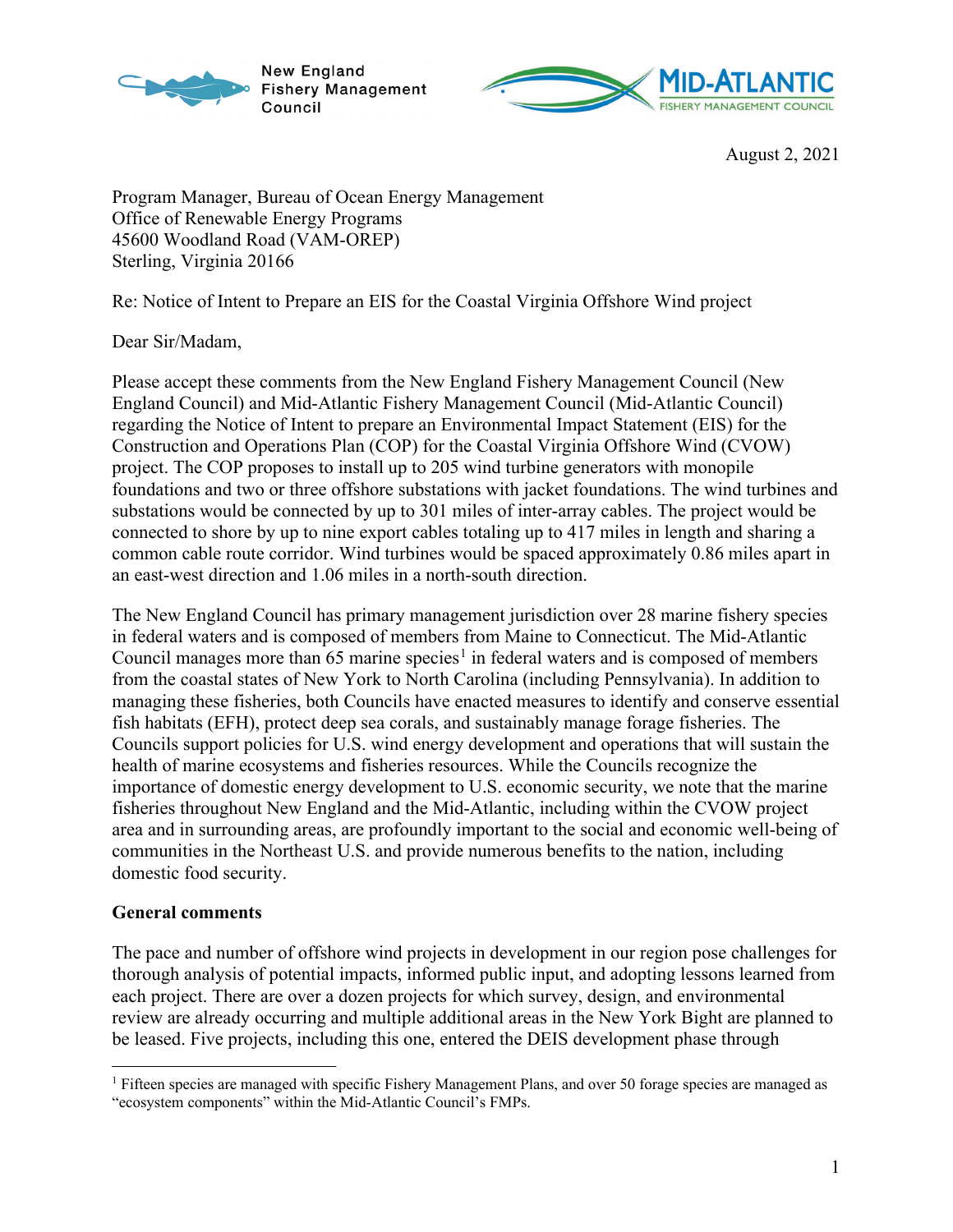issuance of NOIs between March and the beginning of July, and additional NOIs are expected later this year. Available resources in the fishing, fishery management, and fishery science communities are already taxed by consulting and coordinating on these projects. Consistency in approaches and adopting lessons learned from one project to the next will benefit stakeholders who engage in the review process for these complex projects.

We understand that the BOEM regulations allow offshore wind project developers to revise their COPs throughout the environmental review process. This poses significant challenges for stakeholders and partner agencies to provide input on and understand the likely impacts of the project. We understand that the final project design must fall within the analyzed project design envelope. The project design envelope approach is logical given the time needed to complete environmental review and continuous advances in technology. However, we are concerned that the desire to allow flexibility in final project design can result in too wide of a design envelope and uncertainty in the actual impacts of the project. To help address this concern, we request that BOEM announce to the public whenever a COP has been revised.

As the impacts analysis is developed, clear terminology will be important for readers to understand the complexity of the alternatives considered and the large number of impactproducing factors and environmental resources evaluated. It also would be useful to specify both magnitude and direction when characterizing impacts, and for the EIS to define short and long term in the context of impacts.

# **Alternatives considered in the EIS**

The COP suggests that 179-205 turbines ranging from 14 to 15 MW in capacity may be selected in the final project design, along with 2-3 offshore substations and up to nine offshore export cables. The EIS should not analyze this full range of parameters as a single alternative. Instead, distinct alternatives should be analyzed to allow for comparison of impacts at the smallest, largest, and one or more intermediary potential scales of the project. The alternatives should allow for different potential numbers of turbines, substations, and export cables, as well as turbine capacities to be "mixed and matched," rather than grouped into pre-determined combinations.

In addition, we recommend that BOEM develop a habitat minimization alternative that will minimize impacts to sensitive habitats including eelgrass, hard bottom, and complex topography. This alternative should consider reduced numbers of turbines, restrictions on turbine locations, different turbine foundation types, and various cable routing options. Our concerns about habitat impacts are discussed in greater detail in the following section.

The EIS should also analyze a fisheries mitigation alternative with reduced numbers of turbines, excluded turbine locations, and wide spacing between turbines to minimize impacts to commercial and recreational fishing operations, including transit.

For all alternatives, the EIS should be clear on which mitigation measures will be required as opposed to discretionary. Only required mitigation measures should influence the impacts conclusions in the EIS. Avoidance, minimization, and compensation for negative impacts should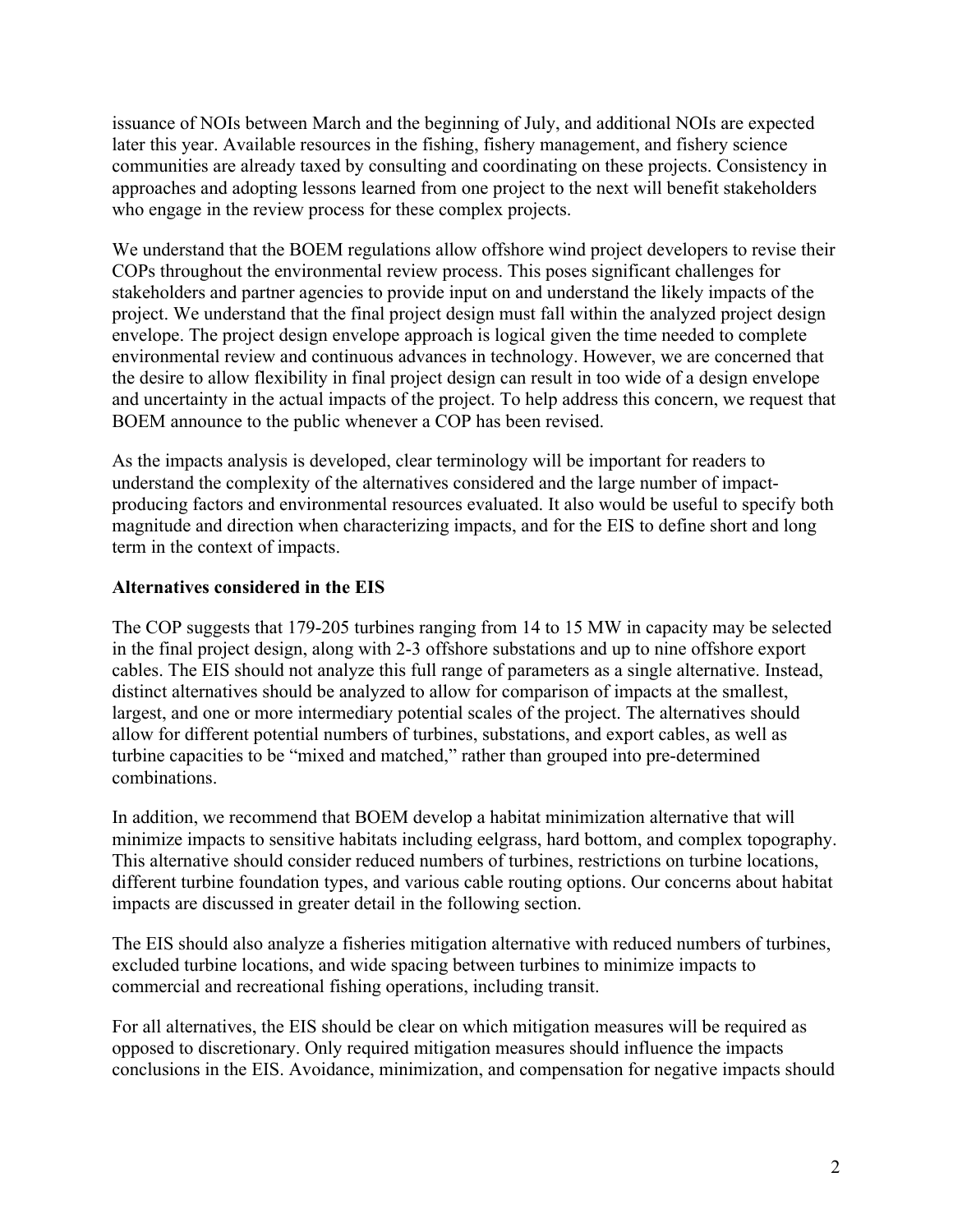all be considered, with compensation thoroughly planned for, but used only as a last resort if avoidance or mitigation are not possible or are not achieved.

# **Fisheries and habitat considerations**

BOEM should coordinate early and often with NOAA Fisheries (including the Greater Atlantic and Southeast Regional Offices for most fisheries, as well as NOAA Fisheries headquarters for tuna, shark, swordfish, and billfish fisheries) on the most appropriate data for analysis of potential impacts to fisheries, including fishing and transiting locations, as well as socioeconomic impacts. The EIS should clearly and repeatedly acknowledge the limitations of each data set. Summary information on Council-managed fisheries is also available on the Council websites, [www.mafmc.org,](http://www.mafmc.org/) and [www.nefmc.org,](http://www.nefmc.org/) at fishery management plan-specific links, typically via annual fishery information reports (MAFMC) or recent plan amendment or framework documents (both councils). The EIS should include recent data and should analyze multiple years of data to capture variations in fisheries and environmental conditions.

Commercial and recreational fisheries provide a wide range of benefits to coastal communities; not all are captured by looking only at financial metrics. The EIS should not overly rely on exvessel value when assessing and weighting impacts across various fisheries. Focusing on exvessel value can mask other important considerations such as the number of impacted fishery participants, the use of a low-value species as bait for a high-value species, or a seasonally important fishery.

Models exist to estimate the amount of fisheries revenue generated from within the project area; however, it is important to acknowledge that changes in transit patterns will also have economic impacts and these impacts will be challenging to accurately quantify.

Commercial, for-hire recreational, and private recreational fishing should be considered separately, but in the same or adjacent sections of the document. As the Councils have stated in comment letters for other wind projects, the grouping in previous EIS documents of private recreational fishing with recreation and tourism, rather than with commercial and for-hire fisheries, is not intuitive to us and makes it challenging for readers to understand the full picture of potential impacts on all fishery sectors. If fishery species are affected by the project (including impacts to target species as well as their prey or forage species and impacts to habitat determinant species), this will affect both for-hire and private recreational fishing. Grouping both types of recreational fishing would make linkages between biological and fishery conditions more straightforward to explain.

Commercial and recreational fishermen choose where to fish based on many factors, including, but not limited to, where target species are located and where regulations allow; thus, they cannot necessarily relocate to a different area to avoid a windfarm without socioeconomic impacts. The EIS should explore this issue in detail. The likely extent of impacts will be important to understand in the context of developing mitigation agreements for affected fishing industry members.

The impacts of the project will not be felt only by fishermen from nearby ports; the EIS should consider commercial and recreational fisheries over a wide geographic area that may be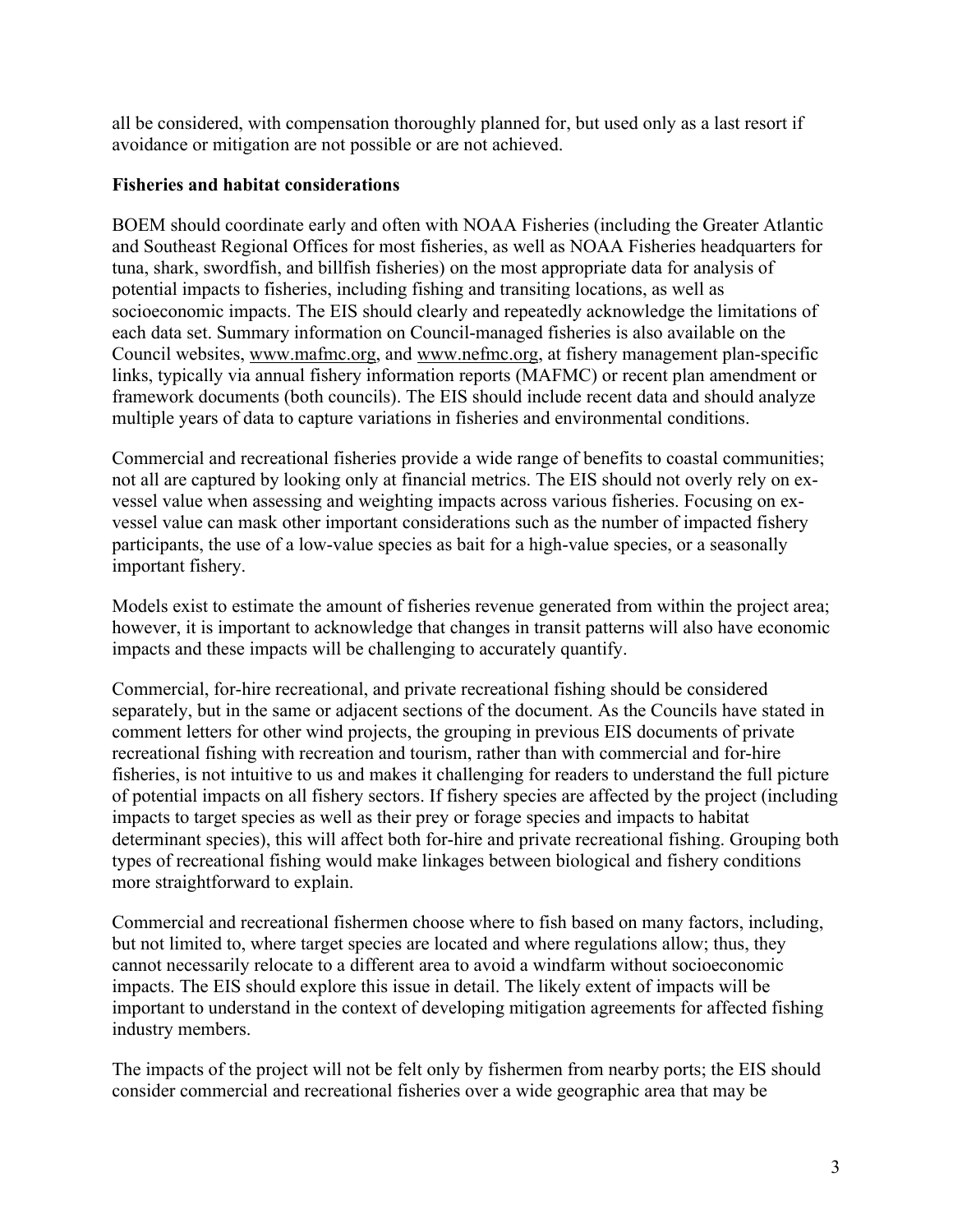impacted by the project. For example, vessels traveling from ports north and south of the project area may transit through and/or fish in the area. Again, BOEM should coordinate with NOAA Fisheries on the best data regarding fishing and transit, the EIS should clearly acknowledge the limitations of the available data, and local fishermen should be consulted to better understand use patterns not captured in the data. As we have stated in previous comment letters, we strongly urge mitigation funds be provided to all affected vessels regardless of homeport.

Fishing effort can change based on management actions such as a change in access areas, or changes in allocations to different fishery sectors or states (e.g., black sea bass, bluefish). It is important to account for the dynamic nature of fishing effort over time when evaluating impacts to fishermen and fishing communities. This is an area of the EIS where cumulative considerations are especially critical and the CVOW project cannot be considered in a vacuum. Many other wind projects are proposed throughout New England and the Mid-Atlantic, and many fisheries will be affected over a large area if all these projects are installed.

We recognize that data on private recreational fishing effort, especially data on fishing locations, are limited compared to commercial fisheries and for-hire recreational fisheries operating in federal waters. It will be important to clearly articulate the limitations of the available data and work with local fishermen to understand how the project area is used by recreational fisheries. The EIS should evaluate all types of recreational fishing, including fishing from private vessels, for-hire fishing, and recreational fishing tournaments.

Turbine foundations and their associated fouling communities will create artificial reefs, which are expected to attract certain fishery species (e.g., black sea bass), as evidenced by the two CVOW research turbines. The EIS should acknowledge that the benefits of this artificial reef effect will vary by target species and by fishing sector. For example, any benefit to recreational anglers targeting highly migratory species (e.g., tunas and sharks) could be offset by the inability to anchor or to drift throughout the area. If operators shift their effort outside the project area during construction or long-term operations, this will potentially put them in areas of higher vessel traffic and gear conflict. Also, depending on operating conditions at sea, commercial and recreational fishermen cannot always reap the benefits of any increased catchability of target species due to safety concerns of fishing in swells around the turbines. Although fishermen in the CVOW area already have experience fishing near the two research turbines installed in 2020, this may not prepare them for fishing safely within the 179-205 turbine commercial scale project. This should be evaluated in the EIS.

The EIS should clearly document the potential amount of cabling (inter-array and offshore export cables) anticipated to require surface lay with external armoring if sufficient burial depth cannot be achieved. The New England Council's [submarine cables policy](https://s3.amazonaws.com/nefmc.org/NEFMC-Submarine-Cables-Policy-1-Dec-2020_201221_095243.pdf) recommends that when cable burial is not possible, cables should be protected with materials that mimic natural, nearby habitats where possible. The characteristics of any cable protection materials that may be used should be identified. These materials contribute to the net amount of complex habitat that would exist in the area once the project is constructed. The EIS should clearly acknowledge that the addition of new complex habitat will replace existing habitat types and the impacts of such a change should be analyzed.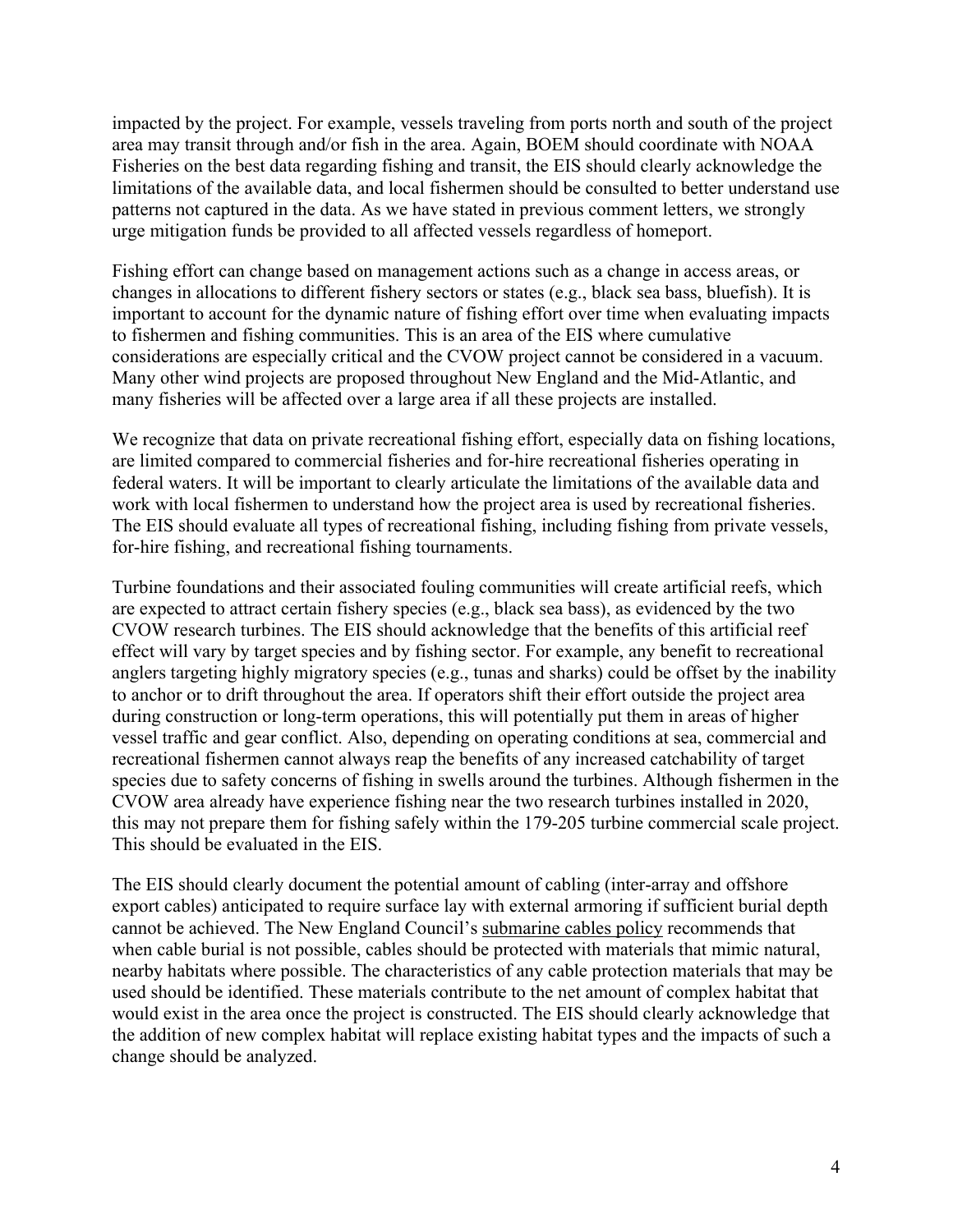The COP proposes that up to nine offshore export cables will share a common cable route. We support the use of shared cable routes and have commented to BOEM in the past that coordinated transmission could have environmental benefits if it reduces the number of cable installations required and the amount of disturbed habitat. Effects of cable installation include both noise and sediment plumes, which may affect biological processes for fish species. It will be important for the impacts analysis, including the EFH assessment, to consider how installation during different seasons will affect different species and lifestages during spawning, juvenile settlement, etc. The nature of these repeated effects over time should be accounted for in the analysis of impacts to habitats and fishes.

Potential impacts of electromagnetic fields (EMF) on fishery species are a concern to the fishing community and the extent to which EMF may or may not impact marine species should be thoroughly described in the EIS. The EIS should acknowledge the limitations of the current scientific knowledge in this area and should provide justification, including supporting scientific studies, for all conclusions regarding EMF.

It is essential that all cables be removed during decommissioning. Abandoned, unmonitored cables could pose a significant safety risk for fisheries that use bottom-tending gear and the longterm risks to marine habitats are unknown.

In the context of both cable and turbine installation, any place where the bottom sediments will be disturbed must be evaluated for sediment contamination to understand the potential for environmental effects associated with contaminant release. Two obvious sources of contamination are dredged spoils from inshore, nearshore, or harbor maintenance and disposal of onshore materials (including waste). For many years, such disposal was not evaluated carefully and not regulated as it is today. As a result, sediments and other material with unacceptable levels of heavy metals and persistent organic pollutants were disposed in ocean waters and may remain in locations where they could be disturbed. These sources of contamination need to be assessed and managed as part of the offshore wind development process.

# **Cumulative impacts**

The EIS must include a meaningful cumulative impacts assessment. We supported the criteria used in the Vineyard Wind 1 EIS for defining the scope of reasonably foreseeable future wind development; however, that scope should now be expanded to include the anticipated New York Bight lease areas. The cumulative effects analysis should also consider the impacts of cables from the many planned offshore wind projects.

Cumulative impacts and risks need to be evaluated for species that are widely distributed on the coast. Species such as bluefish, summer flounder, and others that migrate along the coast could be affected by multiple offshore wind projects, and well as other types of coastal development.

Climate change will also be an essential consideration in the cumulative effects analysis for all species. The distributions and abundance of many species are changing (some increasing, some decreasing) due to climate change and other factors. The EIS should acknowledge that impacts from the construction of wind farms will occur in this context.